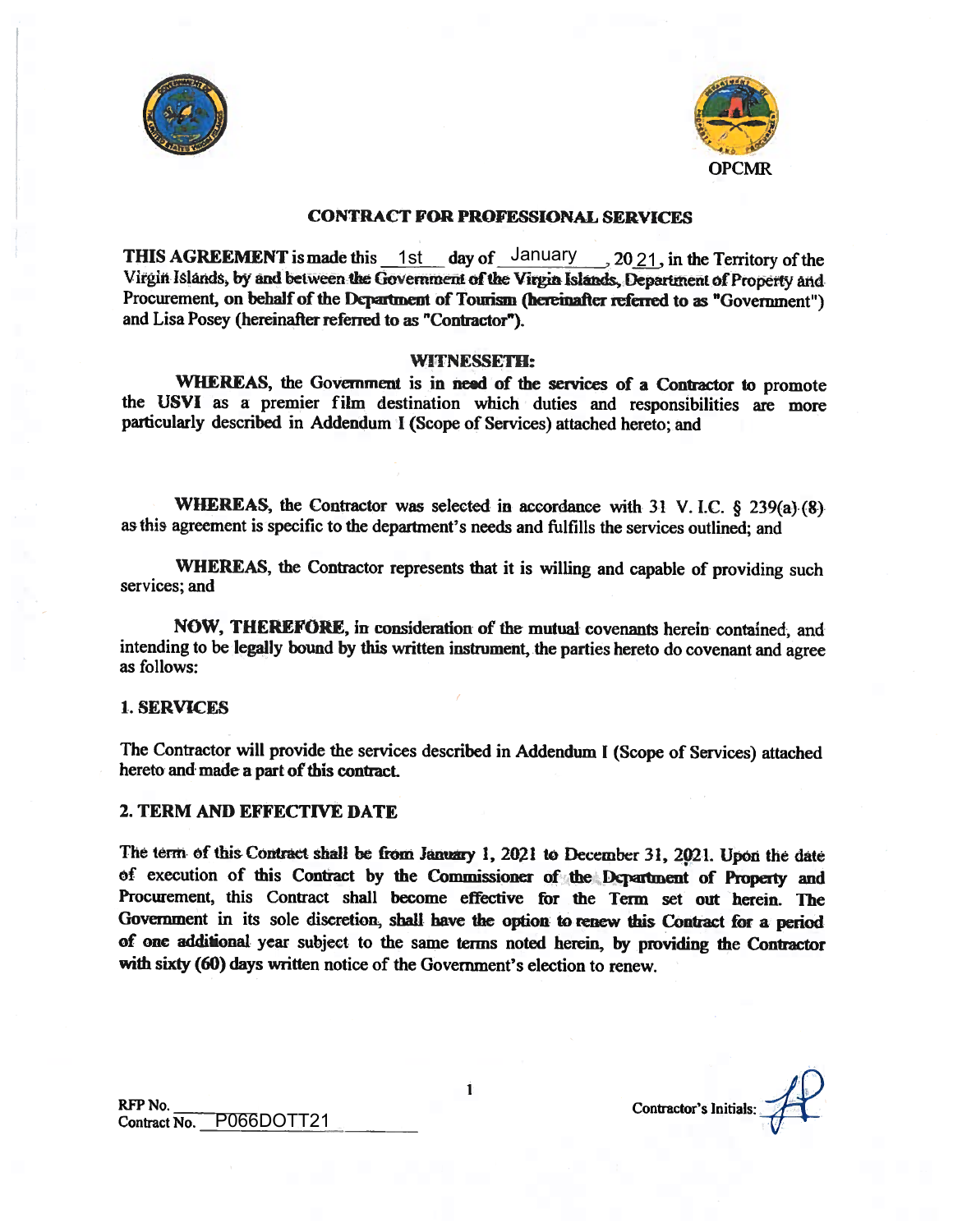



## 3. COMPENSATION

The Government, in consideration of the satisfactory performance of the services described in Addendum I (Scope of Services), agrees to pay Contractor a sum not to exceed seventy thousand dollars and no cents (\$70,000.00) in accordance with the provisions set forth in Addendum II (Compensation) attached hereto and made a part of this contract.

## 4. TRAVEL EXPENSES

Inclusive of the compensation for services as specified in Paragraph 3 (Compensation) above, the Government agrees to pay documented transportation, subsistence, lodging and other travel expenses, while in travel status, for trips which have been authorized in writing, in advance, by the Government. These costs shall be advanced or reimbursed on the same basis as is applicable to non-contract employees of the Government, or as agreed to by an addendum to this Contract, however, said costs and expenses shall not exceed fifteen thousand dollars and no cents  $( $15,000.00).$ 

## 5. RECORDS

The Contractor when applicable, will present documented precise records of time and/or money expended under this Contract.

## 6. PROFESSIONAL STANDARDS

The Contractor agrees to maintain the professional standards applicable to its profession and to consultants doing business in the United States Virgin Islands.

## 7. DOCUMENTS, PRINTOUTS, ETC.

All documents, books, records, instructional materials, programs, printouts and memoranda of every description derived therefrom and pertaining to this Contract shall become the property of the Government and shall be turned over to it at the termination of this Contract. The above described materials shall not be used by Contractor or by any other person or entity except upon the written permission of the Government.

## & LIABILITY OF OTHERS

Nothing in this Contract shall be construed to impose any liability upon the Government to persons, firms, associations, or corporations engaged by Contractor as servants, agents, or independent contractors, or in any other capacity whatsoever, or make Government liable to any such persons, firms, associations, or corporations for the acts, omissions, liabilities, obligations and taxes of Contractor of whatsoever nature, including but not limited to unemployment

RFP No. Contract No. P066DOTT21 Contractor's Initials:

2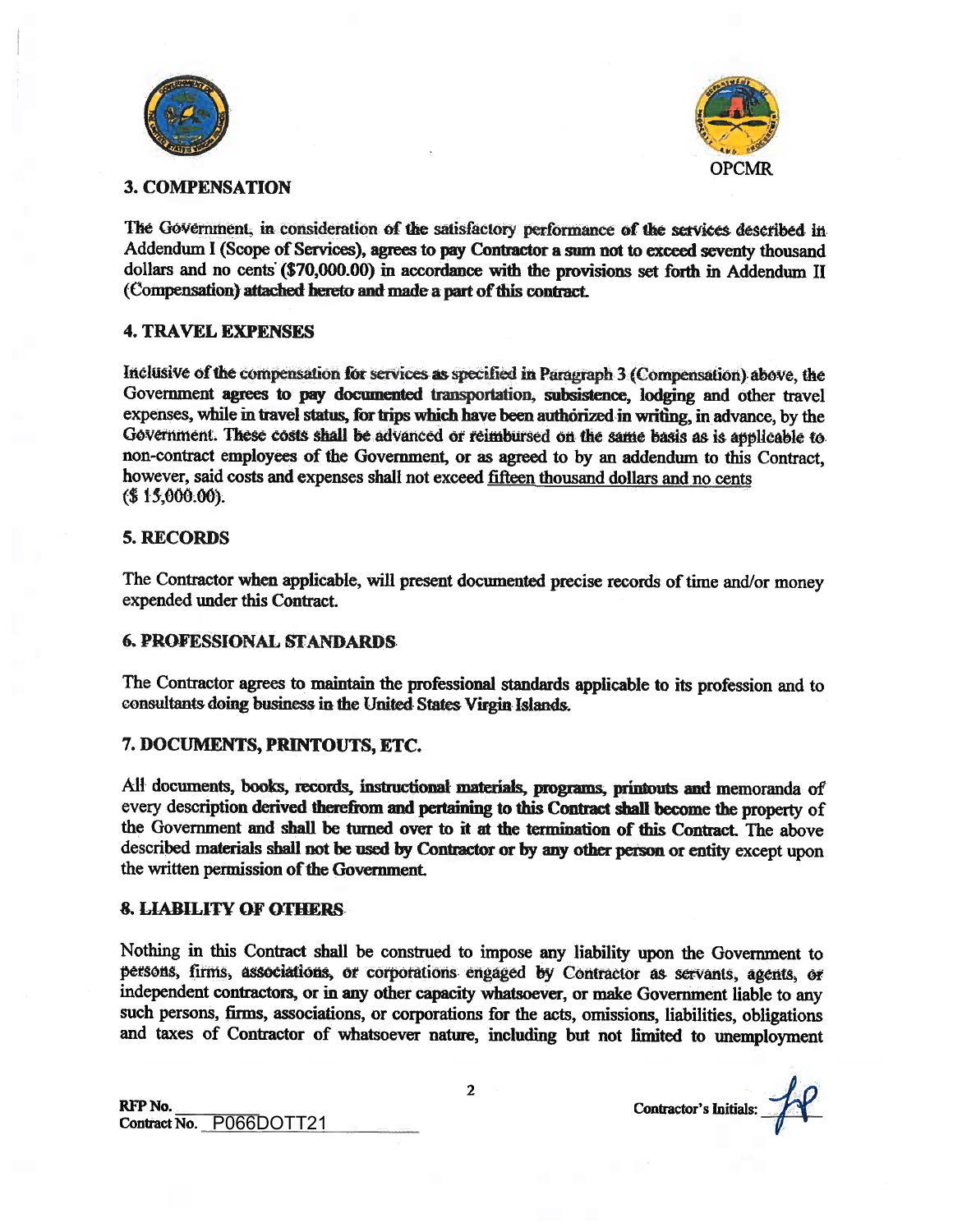



**OPCMR** 

insurance, gross receipt, excise, and social security taxes for Contractor, its servants, agents or independent contractors.

## 9. ASSIGNMENT

The Contractor shall not subcontract or assign any part of the services under this Contract without the prior written consent of the Government.

### 10. INDEMNiFICATION

Contractor agrees to indemnify, defend and hold harmless Government from and against any and all loss, damage, liability, claims, demands, detriments, costs, charges and expenses (including attorney's fees) and causes of action of whatsoever character which Government may incur, sustain or be subjected to, as a result of any third party claim arising out of: (i) any material breach of the obligations of Contractor under this Agreement, (ii) the negligence or willful misconduct of contractor or its agents in connection with the services rendered under this Agreement; and (iii) any non-compliance of applicable law.

## 11. INDEPENDENT CONTRACTOR

The Contractor shall perform this Contract as an independent contractor and nothing herein contained shall be construed to be inconsistent with this relationship or status.

#### 12. GOVERNING LAW

This Contract shall be governed by the laws of the United States Virgin Islands and jurisdiction shall remain in the United States Virgin Islands.

Contractor's Initials: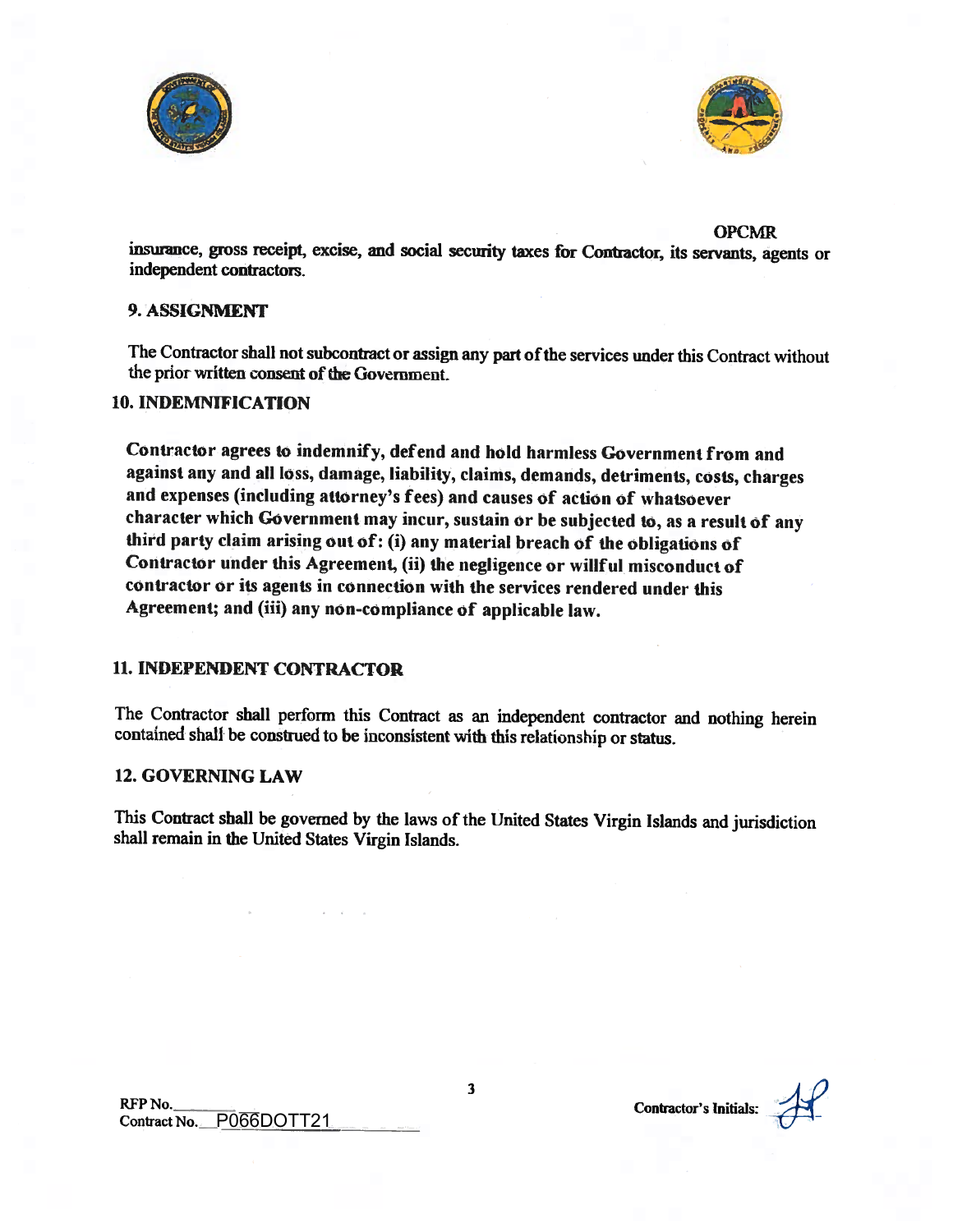



# **13. WAIVERS AND AMENDMENTS**

No waiver, modification or amendment of any term, condition, or provision of this Contract shall be valid or of any force or effect unless made in writing, signed by the parties hereto or their duly authorized representatives, and specifying with particularity the nature and extent of such waiver. modification or amendment. Any such waiver, modification or amendment in any instance or instances shall in no event be construed to be a general waiver, modification or amendment of any of the terms, conditions or provisions of this Contract, but the same shall be strictly limited and restricted to the extent and occasion specified in such signed writing or writings.

### **14. ENTIRE AGREEMENT**

This agreement constitutes the entire agreement of the parties relating to the subject matter addressed in this Agreement. This agreement supersedes all prior communications, contracts, or agreements between the parties with respect to the subject matter addressed in this agreement. whether written or oral.

## **15. RIGHT TO WITHHOLD**

If Contractor fails to perform in accordance with the terms and conditions herein and fails to cure such material breach, and/or Government has determined that the indemnification obligations of Contractor in Section 10 above are applicable, then Government shall supply written notice of the same to Contractor. Thereafter, in the event that Contractor fails to cure such material breach within 10 business days, then, Government will have the right to withhold out of any payment due to Contractor, such sums as Government may deem reasonably necessary to protect it against loss or to assure payment of claims arising therefrom, and, at its option, Government may apply such sums in such manner as Government may deem proper to secure itself or to satisfy such claims. Government will provide prior written notice to Contractor in the event that it elects to exercise its right to withhold.

No such withholding or application shall be made by Government if and while Contractor gives satisfactory assurance to Government that such claims will be paid by Contractor or its insurance carrier, if applicable in the event that such contest is not successful.

## **16. CONDITION PRECEDENT**

This Contract shall be subject to the availability and appropriation of funds and to the approval of the Commissioner of the Department of Property and Procurement.

#### **17. TERMINATION**

Either party will have the right to terminate this Contract with or without cause on sixty (60) days written notice to the other party specifying the date of termination.

 $\overline{\mathbf{4}}$ 

| RFP No.                 |  |
|-------------------------|--|
| Contract No. P066DOTT21 |  |

**Contractor's Initials:**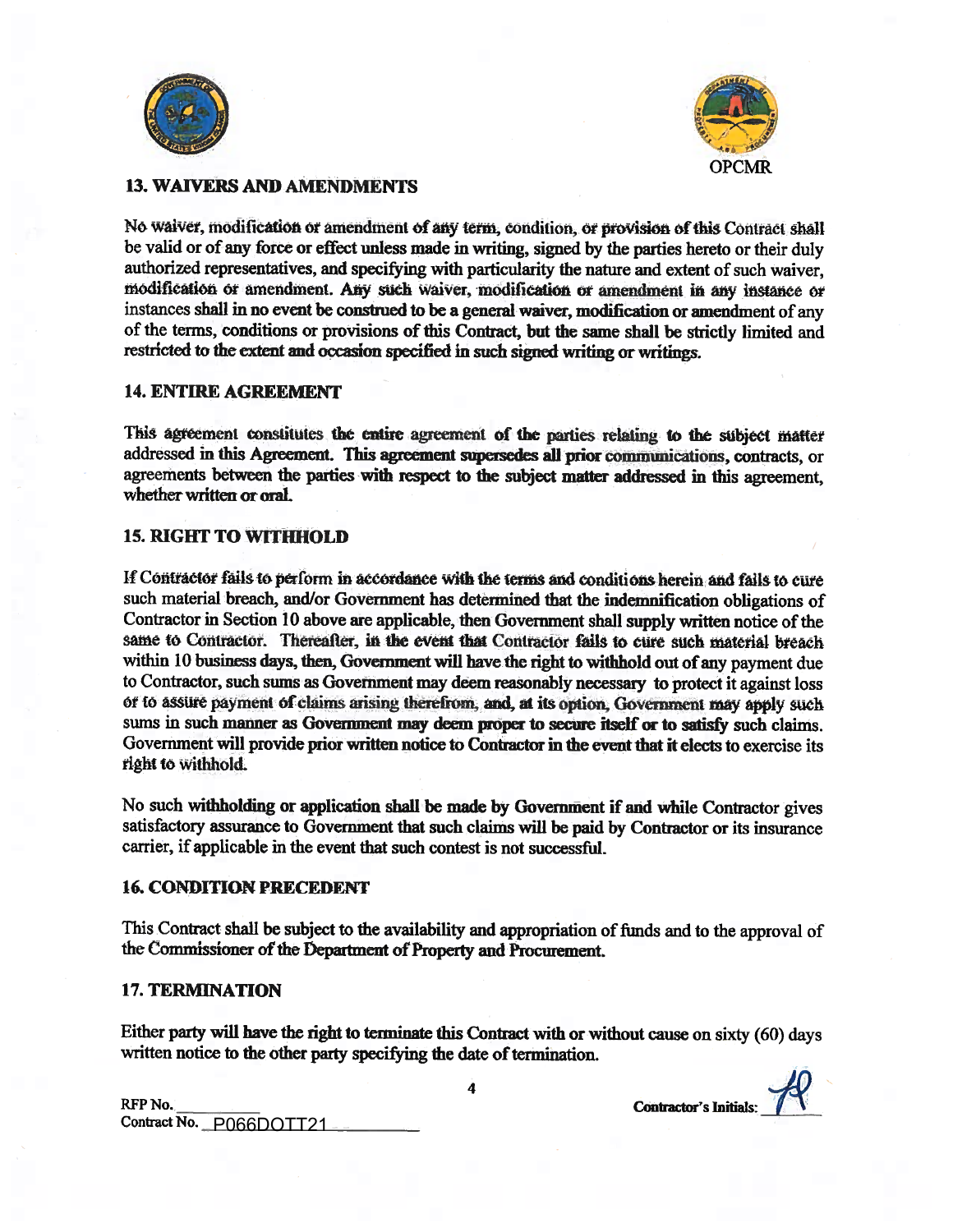



## 18. PARTIAL TERMINATION

The performance of work under this Contract may be terminated by the Government, in part, whenever the Government shall deem such termination advisable by providing sixty (60) days written notice to the Contractor. This partial termination shall be effected by delivering to the Contractor <sup>a</sup> Notice of Partial Termination seeifying the extent to whieh the term and/or duties under this Contract are terminated and the date upon which such termination becomes effective. The Contractor shall be entitled to receive payment for services provided to the date of termination, including payment for the period of the sixty  $(60)$  day notice.

#### 19. NON-DISCRIMINATION

No person shall be excluded front participating in, be denied the proceeds of or be subject to discrimination in the performance of this Contract on account of race, creed, color, sex, religion, disability or national origin.

### 20 CONFLICT OF INTEREST

- (a) Contractor covenants that it has no interest and will not acquire any interest direct or indirect, which would conflict in any manner Of degree with the performance of services required to be performed under this Contract.
- (b) Contractor further covenants that it is:
	- (1) not a territorial officer or employee (i.e., the Governor, Lieutenant Governor, member of the Legislature, or any other elected territorial official; or an officer or employee of the legislative, executive or judicial branch of the Government or any agency, board, commission or independent instrumentality of the Government, whether compensated on <sup>a</sup> salary, fee or contractual basis); or
	- (2) <sup>a</sup> territorial officer or employee and, as such, has:
		- $(i)$  familiarized itself with the provisions of Title 3, Chapter 37 of the Virgin Islands Code, pertaining to conflicts of interest, including the penalties provision set forth in section 1108 thereof;
		- (ii) not made, negotiated or influenced this Contract, in its official capacity; and
		- (iii) no financial interest in the Contract as that term is defined in section 1101(1) of said Code chapter.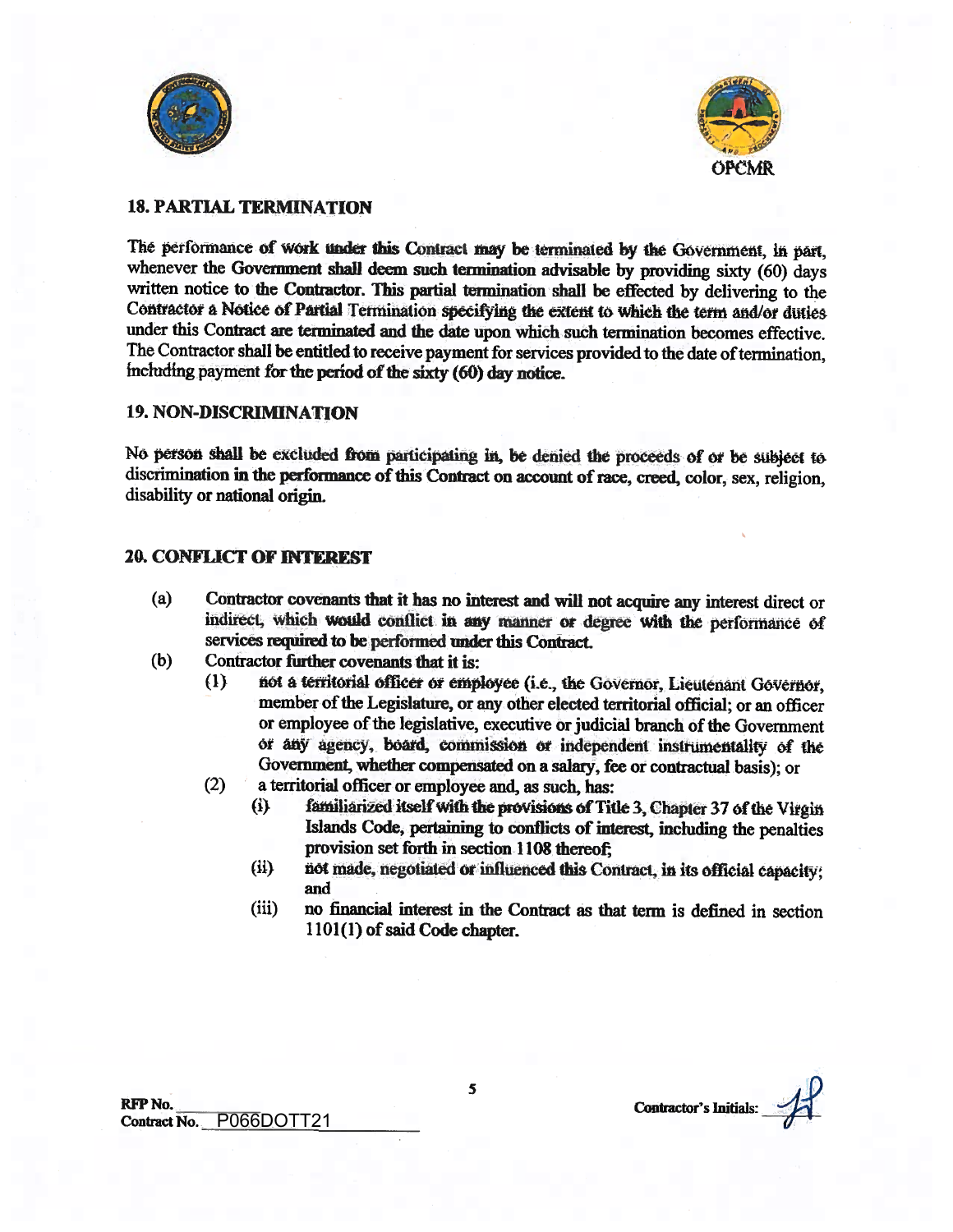



### 21. NOTICE

Any notice required to be given by the Terms of this Contract shall be deemed to have been given when the same is sent by certified mail, postage prepaid or personally delivered, addressed to the parties as follows:

# **GOVERNMENT**

Anthony D. Thomas **Commissioner** Department of Property and Procurement 8201 Sub Base, Suite 4 St. Thomas Virgin Islands 00802

Joseph B. Boschulte Commissioner Department of Tourism 2318 Kronprindsens Gade St. Thomas, Virgin Islands 00802

#### **CONTRACTOR**

Lisa Posey Independent Contractor 24325 Crenshaw Blvd., #213 Torrance, CA 90505

# 22. LICENSURE

The Contractor covenants that it has:

- (a) obtaiped all of the applicable licenses or permits, permanent, temporary or otherwise as required by Title 27 of the Virgin Islands Code; and
- (b) familiarized itself with the applicable provisions of Title 27 of the Virgin Islands Code pertaining to professions and occupations.

#### 23. OTBER PROVISIONS

Addenda I and II attached hereto are a part of this Contract and are incorporated herein by reference.

Contractor's Initials: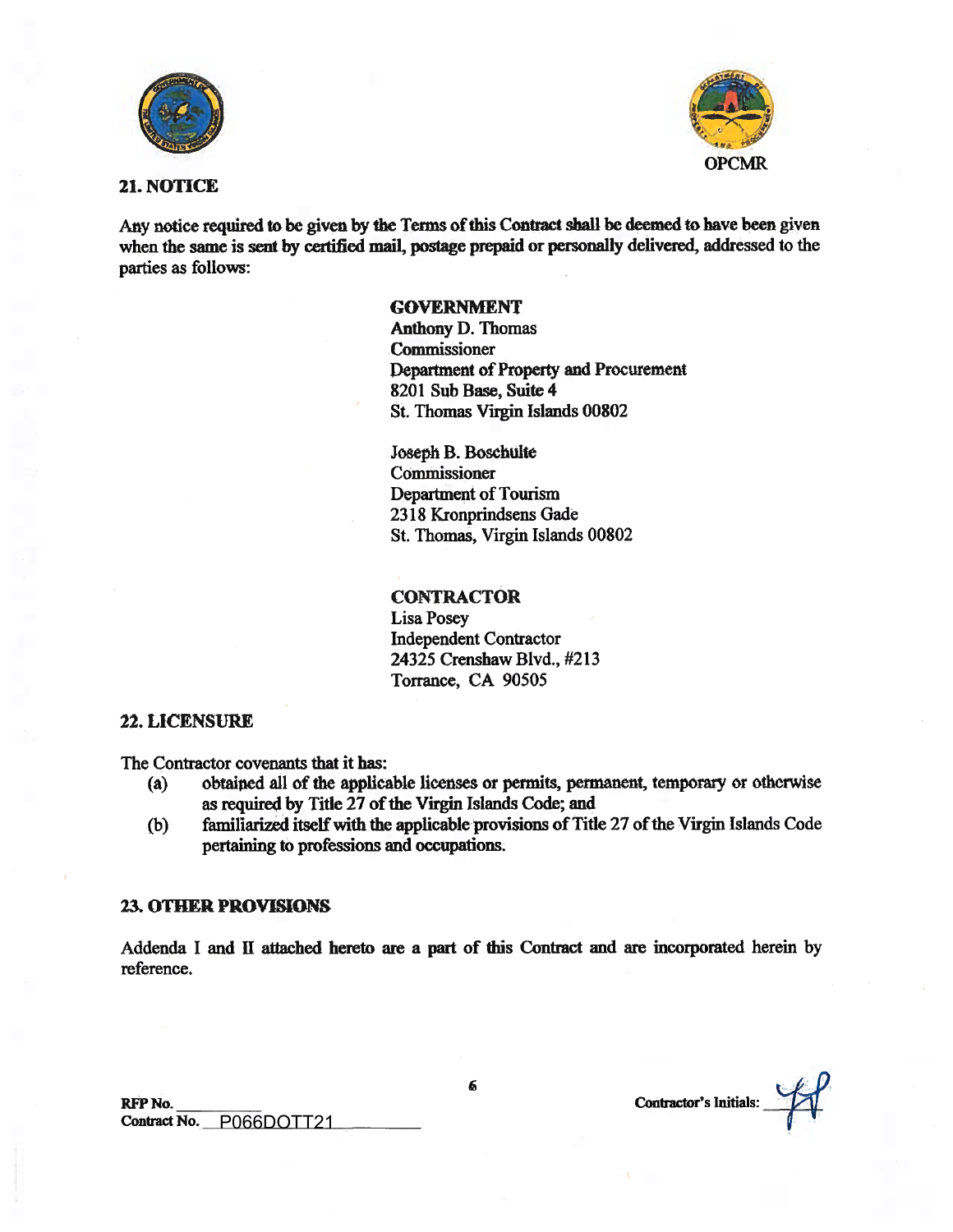



## 24. DEBARMENT CERTIFICATION

By execution of this contract, the contractor certifies that it is eligible to receive contract awards using federally appropriated funds and that it has not been suspended or debarred from entering into contracts with any federal agency. The Contractor shall include this provision in each of its subcontracts hereunder and shall furnish its subcontractors with the current "LIST OF PARTIES EXCLUDED FROM FEDERAL PROCUREMENT OR NON PROCUREMENT". In the event the Contractor or any subcontractor misrepresents its eligibility to receive contract awards using federal funds, the Contractor or subcontractor agrees that it shall not be entitled to payment for any work performed under this contract or any subcontract and that the Contractor or subcontractor shall promptly reimburse the Government of the Virgin Islands for any progress payments heretofore made.

#### 25. FALSE CLAIMS

Contractor warrants that it shall not, with respect to this Contract, make or present any claim upon or against the Government of the Virgin Islands, or any officer department, board, commission, or other agency thereof, knowing such claims to be false, fictitious or fraudulent. Contractor acknowledges that making such a false, fictitious or fraudulent claim is an offence under Virgin Islands law.

#### 26. INSURANCE

Contractor's waiver is attached

RFP No. Contractor's Initials: Contract No. P066DOTT21

7